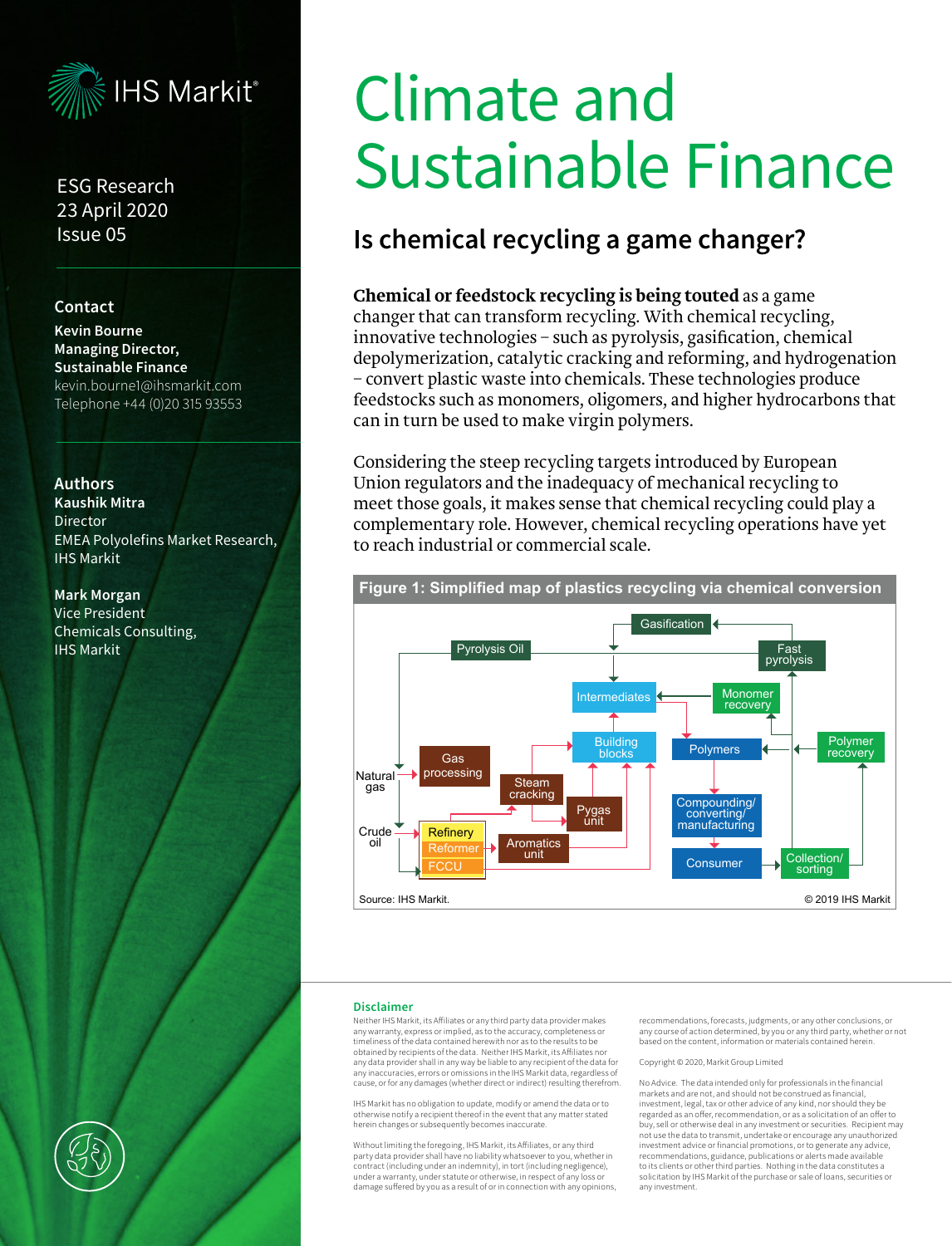## **Beyond cost**

Cost and complexity are major negative factors: a chemical recycling plant has a much higher CAPEX than a comparable mechanical recycling operation. Chemical recycling also has an adverse carbon lifecycle assessment (LCA) footprint. A carbon pricing regime would raise the cash cost of virgin resin production to a higher level than today. Even so, a typical chemical recycle project would struggle to meet the internal rate of return for most businesses

However, looking purely at economic viability from cost perspective misses the bigger picture. Business leaders should focus on balancing economic viability, environmental impact, and regulatory compliance. Yet producers need to overcome many hurdles before establishing chemical recycling programs, and having authorities adopt a balanced approach to computing the value of chemical recycling would help.

Ironically, the escalating cost of unrecycled plastic may positively affect the case for chemical recycling. All EU countries have pledged to increase Extended Producer Responsibility (EPR) fees charged to consumer packaging companies for plastic waste. These fees are used to build recycling infrastructure. Also under consideration is the idea of imposing a steep tax of €800 per metric ton of unrecycled plastic on producers under the EU's Multiannual Financial Framework.

Another factor that could help companies embrace chemical recycling is product differentiation. Chemically recycled polymer would be as pure as virgin polymer. It also would avoid the pitfalls of mechanical recycling, such as contamination and potential risks to health and safety - thereby offering a superior product while providing circularity. Products made in this environment would be easy to differentiate.

# **Technology approaches**

In recent consulting work, IHS Markit has seen common themes emerge in plastics recycling, especially the circular economy. How circularity is achieved varies. Figure 1 maps the conversion of hydrocarbon feedstocks into petrochemical building blocks that can include olefins and aromatics or their derivatives. Most polymers made today are processed with additives, fillers, and fibers to meet specific end-use customer needs, ranging from barrier films to keep food fresh to rigid components in automobiles.

Many municipalities collect and sort plastics waste, often alongside green water, paper, cardboard, and glass. Plastics must be sorted for subsequent process-ing. Techniques such as near-infrared systems that can "see" different plastics help with this. If manufactur-ers can be convinced to rethink the design of common household items – using a single polymer such as HDPE instead of a mix of polyethylene, ethylene-vinyl acetate (EVA) copolymers, or polyacetal – recycling could be simplified.

Once sorted, polymer articles can be cleaned and baled, ready for downstream use. Polyolefins and polyesters can be mechanically recycled and reincorporated into select packaging solutions or made into fibers for fabrics.

The simplest way to chemically recycle polyolefins is to use pyrolysis, heating the polymers in an anaerobic atmosphere and generating an off-gas for use as fuel, a solid "char" for fuel use, and a core product of mixed liquid hydrocarbons that is composed similar to naphtha. The output can be sent to a steam cracker or a fluid catalytic cracking (FCC) unit for olefins and fuel component production. SABIC and Plastics Recycling recently struck a deal to adopt this approach. Circularity is achieved by making hydrocarbons for use in the existing supply chain. Pyrolysis can be installed on a low scale close to sorting operations. Operations can also be integrated with sorting and mechanical recycling.

Some plastics waste can be gasified or co-gasified. Enerkem is part of a consortium with a project that is converting mixed waste into synthesis gas (syngas) and ultimately methanol, mainly for fuel use. In China, plastics and pyrolysis oils could be co-gasified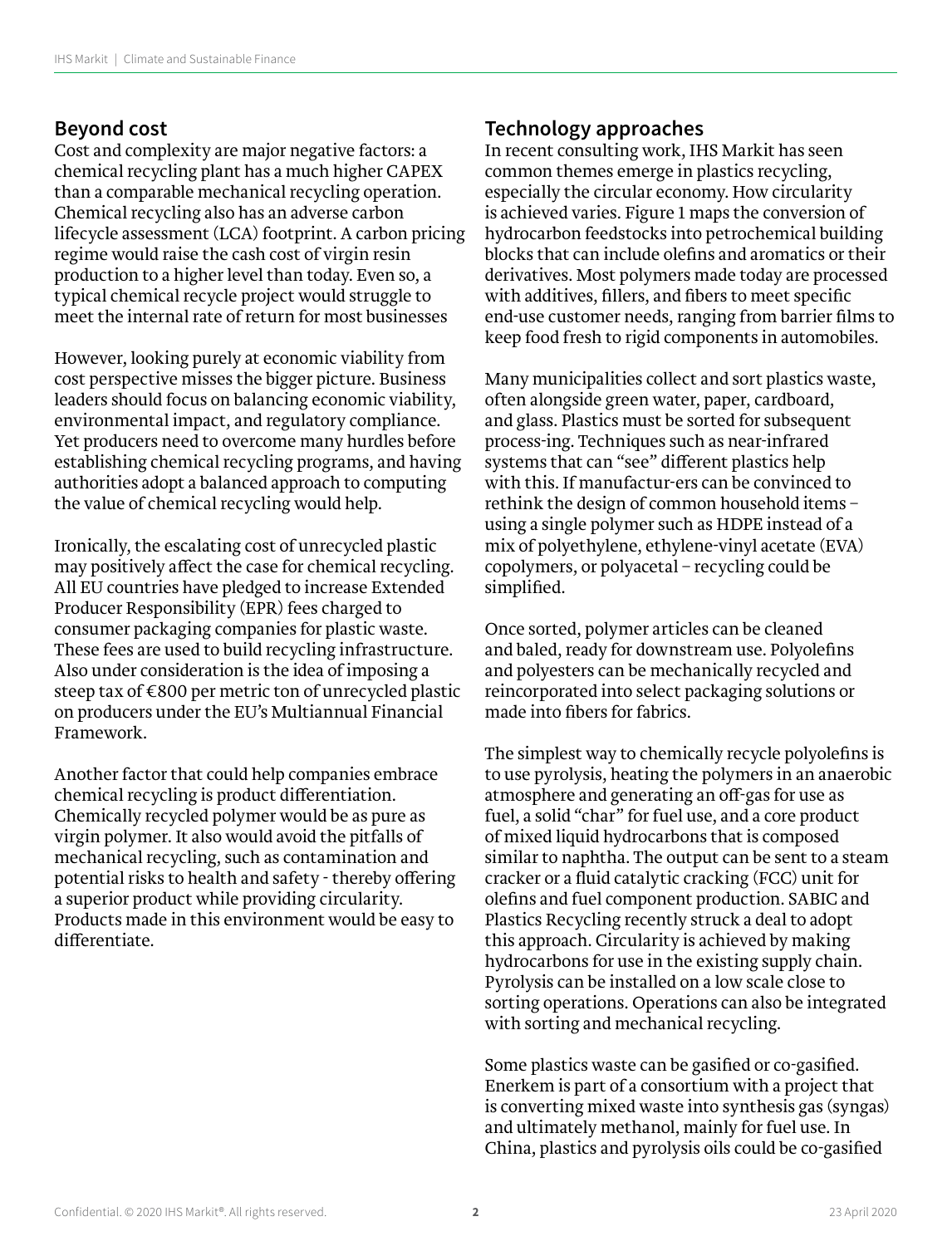using existing large-scale operations for methanol, olefins, and mono-ethylene glycol (MEG) production from syngas. In this case circularity can be achieved through monomer production.

PVC is challenging to recycle chemically due to its chlorine content. It generates hydrogen chloride during, for example, the pyrolysis reaction. Although these processes can handle small volumes of PVC when precautions such as guard bed systems are in place, it is far from ideal. It is important to remember that most plastics contain additives and that efforts are needed to sometimes clean up polymers beyond basic cleansing. Technologies such as supercritical carbon dioxide could be used to remove many additives from recyclable polymers, but such approaches are costly.

## **Responsibility for change**

Another controversial area is the cost of chemical recycling and **Base chemicals Feature**  | **Insights**  who pays. IHS Markit has an approach to validate costs and the affordability of feedstock. By modeling the appropriate process – considering utility needs, labor hours, maintenance, overhead, capital, and scale of operation – we can compute the price of feedstock to give a zero margin on the product. This approach can be **The Global Polyurethane Feedstocks Market Advisory Service provides**  applied to pyrolysis for making naphtha as well as depolymerization for making MEG.

Figure 2 illustrates the range of costs involved. Pyrolysis is a simpler **rights 2 mastraces the large of costs involved.** *profysis* **is a simpler process that operates at the local municipal level, creating a relatively** .<br>low-value hydrocarbon stream with a known price. The MEG approach is more cost-effective using a polyester feed.



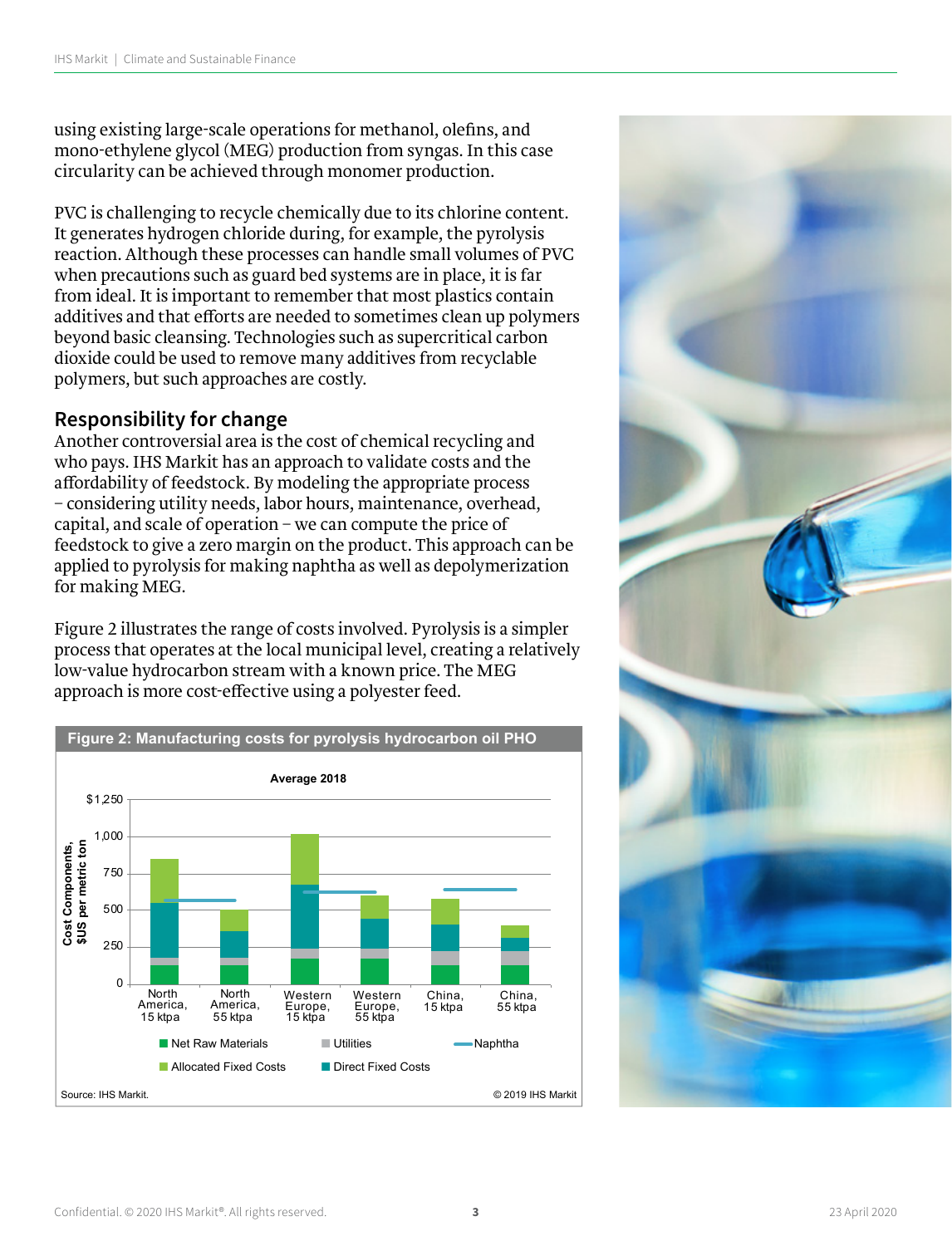For plastics recycling to be financially attractive, there must be a workable margin for everyone in the recycling chain – including municipalities, sorters, processors, and mechanical and chemical recyclers. And the best solution may vary by geography. The mega-cities of China could favor an approach for polyester linked to the existing gasification infrastructure. In Europe, certain major cities are located near petrochemical production, which may lead them to polyethylene pyrolysis for liquids cracking.

If government-established recycling targets are to be achieved, the links between consumers, municipalities, and petrochemical production must be improved. After all, public opinion is moved by media images of a threatened planet and eco system. Only through the collaboration of people, municipalities, and industry – supported by improved technology along the recycled plastics supply chain – can we begin to find a solution for this global crisis.

The Global Polyurethane Feedstocks Market Advisory Service provides accurate price analysis and market intelligence to give a current, independent perspective of polyurethane feedstocks markets.

Gain the clarity needed to navigate the changing polyurethane feedstocks market dynamics.

www.ihsmarkit.com/pufeedstocks